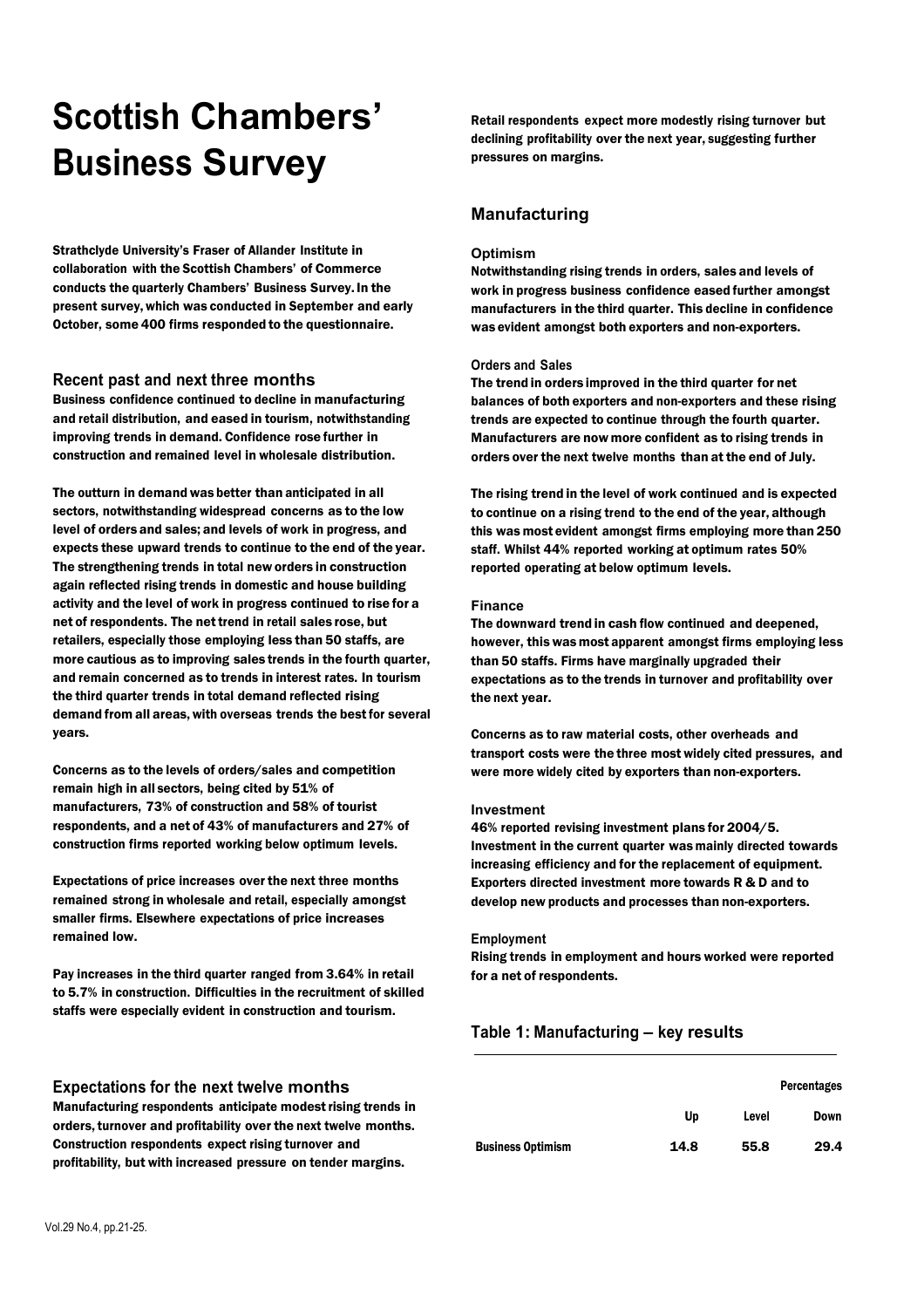| <b>Trends in actual orders</b>      |      |      |      |
|-------------------------------------|------|------|------|
| <b>Total new orders</b>             | 32.5 | 44.8 | 22.7 |
| <b>Scottish orders</b>              | 21.5 | 57.9 | 20.6 |
| <b>Rest of UK orders</b>            | 19.8 | 62.0 | 18.2 |
| Export orders $[33.2% = N/A]$       | 14.3 | 39.8 | 12.8 |
|                                     |      |      |      |
| <b>Trends in expected orders</b>    |      |      |      |
| <b>Total new orders</b>             | 24.4 | 63.5 | 12.1 |
| <b>Scottish orders</b>              | 11.7 | 78.1 | 10.2 |
| <b>Rest of UK orders</b>            | 24.5 | 62.9 | 12.6 |
| Export orders $[38.1% = N/A]$       | 13.8 | 40.9 | 7.2  |
|                                     |      |      |      |
| Av Capacity used                    |      |      |      |
| Invest in plant/equip.              | 22.7 | 54.3 | 23.0 |
| Cash flow past 3 months             | 21.2 | 45.0 | 33.8 |
| Turnover next 12 months             | 44.8 | 29.4 | 25.8 |
| Profitability next 12 months        | 39.4 | 29.0 | 31.6 |
| Price change next 3 months          | 28.1 | 65.0 | 5.6  |
| Pressures to raise prices from      |      |      |      |
| Pay settlements                     | 14.2 |      |      |
| <b>Raw material costs</b>           | 54.5 |      |      |
| <b>Finance costs</b>                | 10.2 |      |      |
| Other overheads                     | 38.7 |      |      |
| <b>Transport costs</b>              | 36.7 |      |      |
|                                     |      |      |      |
| <b>Employment trends</b>            |      |      |      |
| <b>Total actual employment</b>      | 25.8 | 56.2 | 17.9 |
| <b>Total expected next 3 months</b> | 15.5 | 56.2 | 17.9 |
| Average pay increase                | 4.08 |      |      |
| Percent recruiting staff            | 46.7 |      |      |
| <b>Retention difficulties</b>       | 16.7 |      |      |

# **Construction**

#### **Optimism**

Business confidence continued to strengthen in the third quarter as 39% reported being more confident and only 14% less confident than at the end of July.

# **Contracts**

The rising trend in the value of new contracts continued, driven mainly by rising domestic house build activity. Some easing in the level of contracts is expected in the fourth quarter, although firms continue to report rising trends in the level of

work in progress and 32% expect the level of work in progress (48% to remain unchanged and 20% to decline) to rise over the next six months.

50% reported operating at optimum rates, but 39% reported operating at below optimum levels through the third quarter.

Progressively over 2004 respondents have increased their expectations as to increased pressure on margins and rising costs over the forthcoming twelve months, although cash flow trends improved slightly in the third quarter.

The level of new contracts, shortages of skilled labour and planning delays were seen as the three factors mostlikely to restrict activity.

#### **Investment**

Investment in the third quarter was mainly for the replacement of equipment and less than a quarter revised their investment plans for the next year.

# **Employment**

A level trend in employment was reported. 64% sought to recruit staff and 66% reported increasing pay by an average of 5.7% [4.88% and 4.65% in the previous two quarters].

# **Table 2: Construction – key results**

|      |       | <b>Percentages</b> |
|------|-------|--------------------|
| Up   | Level | Down               |
| 38.6 | 47.7  | 13.6               |
|      |       |                    |
|      |       |                    |
| 36.4 | 36.4  | 27.3               |
| 22.2 | 36.1  | 41.7               |
| 19.4 | 50.0  | 30.6               |
|      |       |                    |
|      |       |                    |
|      |       |                    |
| 17.5 | 57.5  | 25.0               |
| 11.8 | 67.6  | 20.6               |
| 11.4 | 62.9  | 25.7               |
| 20.0 | 57.1  | 22.9               |
|      |       |                    |
|      |       |                    |
| 31.8 | 50.0  | 18.2               |
| 31.8 | 47.7  | 20.5               |
|      |       |                    |
|      |       |                    |
|      |       |                    |
| 14.0 | 76.7  | 9.3                |
|      |       |                    |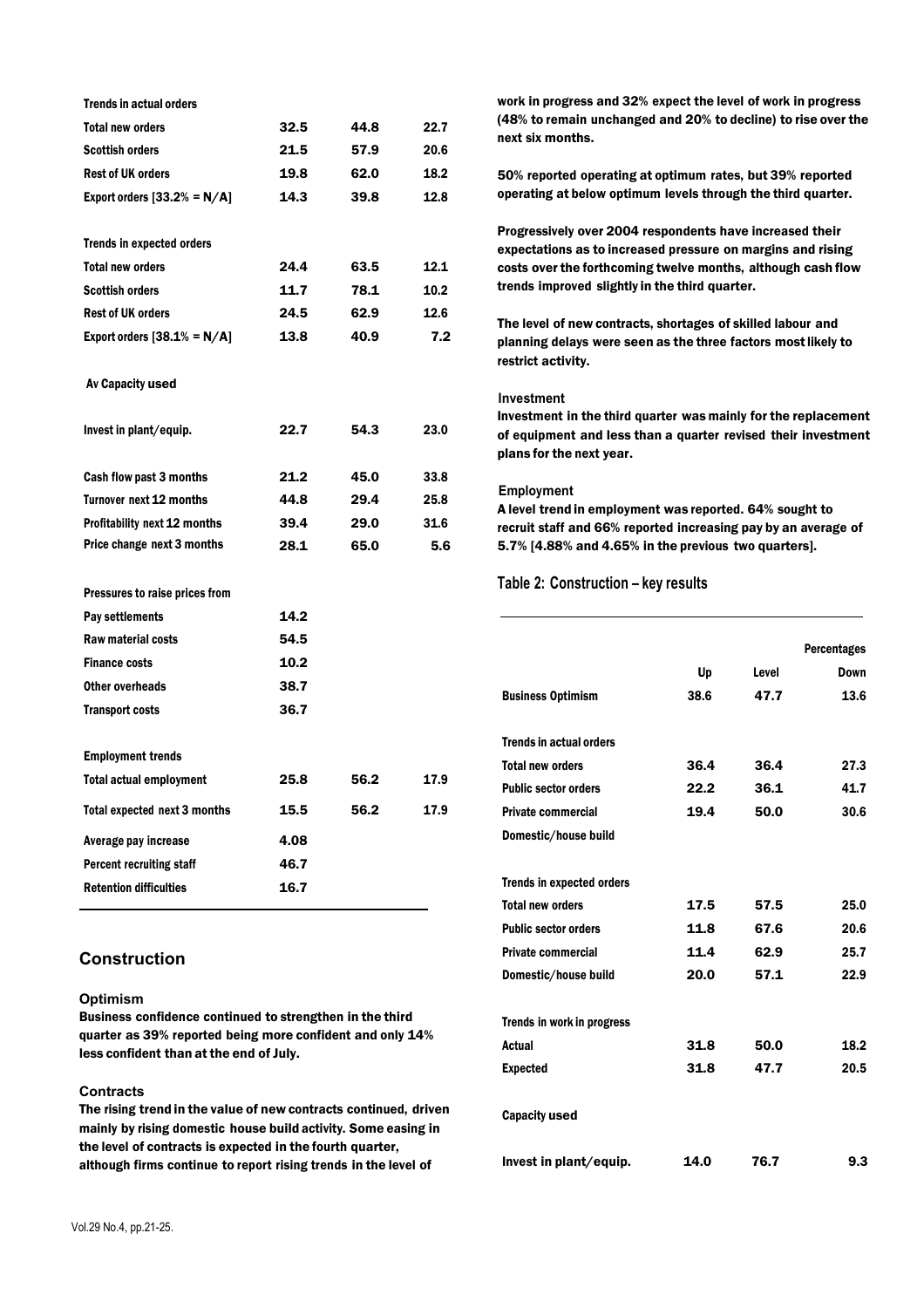| Leasing in plant/equip.                                                                                                                                                                | 5.9<br>82.4 | 11.8 | Table 3: Wholesale distribution - key results |                                 |      |       |                    |
|----------------------------------------------------------------------------------------------------------------------------------------------------------------------------------------|-------------|------|-----------------------------------------------|---------------------------------|------|-------|--------------------|
|                                                                                                                                                                                        |             |      |                                               |                                 |      |       | <b>Percentages</b> |
| <b>Employment trends</b>                                                                                                                                                               |             |      |                                               |                                 | Up   | Level | <b>Down</b>        |
| <b>Total actual employment</b>                                                                                                                                                         | 20.5        | 59.1 | 20.5                                          | <b>Business Optimism</b>        | 29.0 | 45.2  | 25.8               |
| Total expected next 3                                                                                                                                                                  | 23.8        | 71.4 | 4.8                                           |                                 |      |       |                    |
|                                                                                                                                                                                        |             |      |                                               | <b>Trend in actual sales</b>    | 29.0 | 41.9  | 29.0               |
| Average pay increase                                                                                                                                                                   | 5.7%        |      |                                               | <b>Trend in expected sales</b>  | 18.5 | 63.0  | 18.5               |
| <b>Percent recruiting staff</b>                                                                                                                                                        | 63.6        |      |                                               | <b>Investment plans</b>         | 41.9 | 45.2  | 12.9               |
| <b>Recruitment difficulties</b>                                                                                                                                                        | 9.4         |      |                                               | Cash flow past 3 months         | 19.4 | 54.8  | 25.8               |
|                                                                                                                                                                                        |             |      |                                               | Turnover next 12 months         | 45.2 | 29.0  | 25.8               |
| Wholesale distribution                                                                                                                                                                 |             |      | <b>Profitability next 12 months</b>           | 23.3                            | 43.3 | 33.3  |                    |
|                                                                                                                                                                                        |             |      |                                               | Price change next 3             | 64.5 | 29.0  | 6.5                |
| <b>Optimism</b>                                                                                                                                                                        |             |      |                                               |                                 |      |       |                    |
| The modest rise in business confidence continued through the<br>third quarter, as sales trends were again better than                                                                  |             |      |                                               | Pay settlements                 | 32.3 |       |                    |
| anticipated.                                                                                                                                                                           |             |      |                                               | Raw material costs              | 48.4 |       |                    |
|                                                                                                                                                                                        |             |      |                                               | <b>Finance costs</b>            | 25.8 |       |                    |
| <b>Sales</b>                                                                                                                                                                           |             |      |                                               | Other overheads                 | 32.3 |       |                    |
| A level trend in sales was reported, and no change is forecast<br>for the fourth quarter.                                                                                              |             |      |                                               | <b>Transport costs</b>          |      |       |                    |
| Once again the level of competition, along with cost issues                                                                                                                            |             |      |                                               |                                 |      |       |                    |
| (interest and business rates) were seen as the factor most                                                                                                                             |             |      |                                               | <b>Employment trends</b>        |      |       |                    |
| likely to restrict sales over the fourth quarter.                                                                                                                                      |             |      |                                               | <b>Total actual employment</b>  | 22.6 | 64.5  | 12.9               |
| Expectations of price increases again remain high, much higher                                                                                                                         |             |      |                                               | <b>Expected next 3 months</b>   | 6.9  | 79.3  | 13.8               |
| than in the preceding five years, although the ability to pass on<br>price increases may be restricted, and this may underpin the<br>continued concerns as to declining profitability. |             |      |                                               | Average pay increase            | 4.52 |       |                    |
| Transport costs were again the most widely cited pressure on<br>prices, being cited by 70% of respondents.                                                                             |             |      |                                               | <b>Percent recruiting staff</b> | 41.9 |       |                    |
|                                                                                                                                                                                        |             |      |                                               | <b>Recruitment difficulties</b> | 34.8 |       |                    |

#### **Investment**

The rising trend in investment intentions continued during the third quarter.

# **Finance**

The rising trend in cash flow, noted in the second quarter ended, as 26% reported declining and only 19% rising cash flow trends. Expectations as to trends in turnover and profitability over the next twelve months remained largely unchanged.

# **Employment**

Rising trends in employment were reported as 42% sought to recruit staff. 29% increased pay by an average of 4.5% (compared to 3.19% in the previous quarter).

# **Retail distribution**

# **Optimism**

Once again changes in business confidence were widely based, and reported by almost 40%. The declining trends in confidence continued at the same levels as in the first half of 2004 and were evident amongst both smaller and larger firms.

# **Sales**

Rising trends in sales were reported, as 41% reported rising, and only 29% declining sales trends, and, as in previous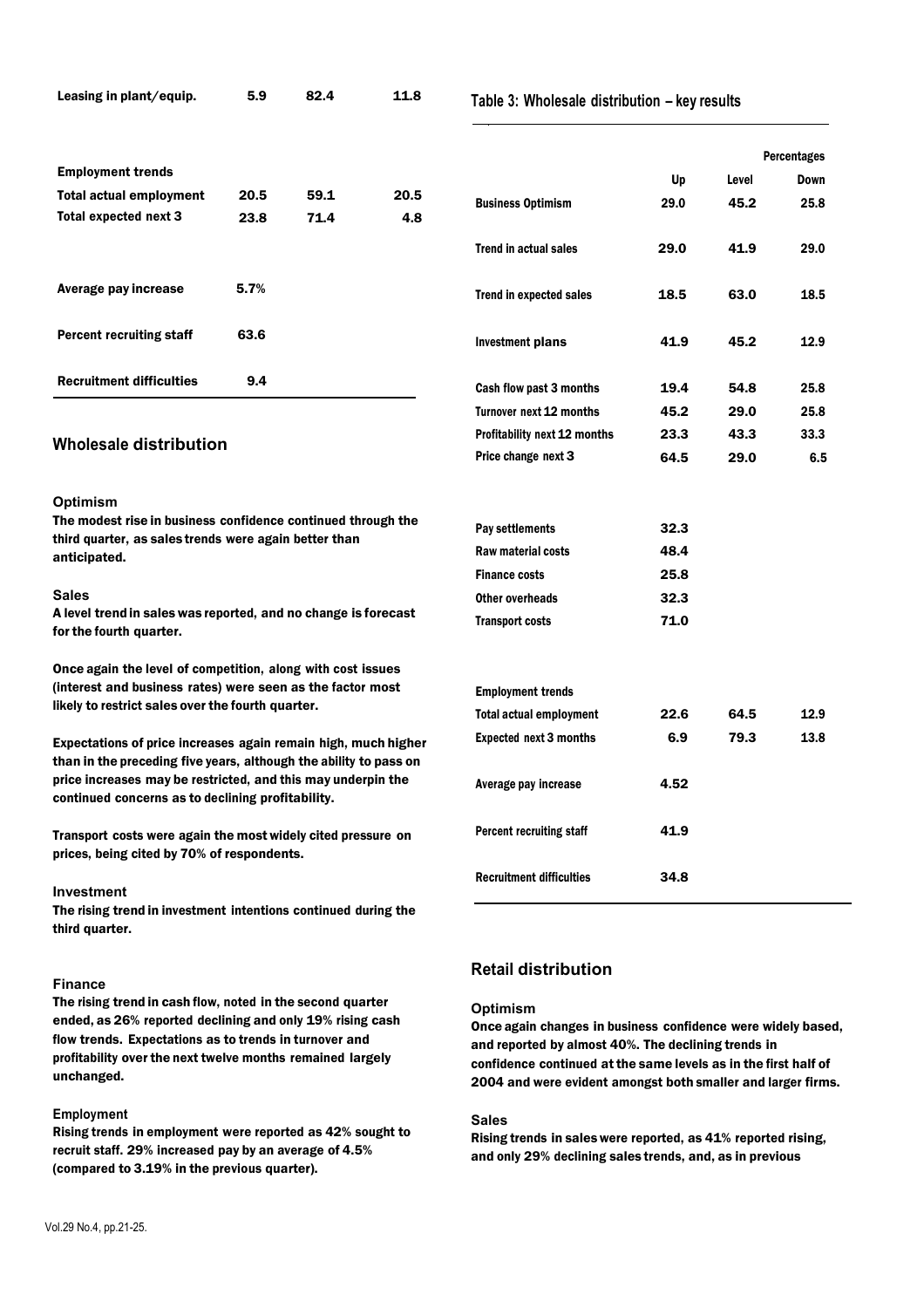quarters, rising sales were more evident amongst larger rather than smaller firms.

A level trend in sales is forecast for the fourth quarter with a net of smaller firms anticipating declining sales, whilst larger firms expect sales to rise.

Interest rates followed by competition and business rates were seen as the three factors most likely to inhibit sales over the fourth quarter.

#### **Investment**

The slightly downward trend in investment intentions continued and deepened in the third quarter.

#### **Finance**

The rising cash flow trends continued, although rising trends were more evident amongst larger rather than smaller firms.

Respondents are now less optimistic as to profitability trends over the next twelve months and smaller firms are more concerned as to declining trends in profitability.

Cost pressures continue at a high level, with smaller firms reporting being more concerned as to overheads than larger firms, but both smaller and larger being concerned as to transport costs.

#### **Employment**

The outturn in employment was as expected, a slight rise was reported and this is expected to continue through the fourth quarter. 38% recruited staff, and 22% increased pay by an average of 3.64% [3.59% and 4.28% in the previous two quarters].

# **Table 4: Retail distribution – key results**

|                                     |      |       | <b>Percentages</b> |
|-------------------------------------|------|-------|--------------------|
|                                     | Up   | Level | Down               |
| <b>Business Optimism</b>            | 14.3 | 60.7  | 25.0               |
|                                     |      |       |                    |
| <b>Trend in actual sales</b>        | 41.0 | 30.1  | 28.9               |
| <b>Trend in expected sales</b>      | 21.5 | 57.0  | 21.5               |
|                                     |      |       |                    |
| Investment plans                    | 13.3 | 63.9  | 22.9               |
|                                     |      |       |                    |
| Cash flow past 3 months             | 19.8 | 66.7  | 13.6               |
| Turnover next 12 months             | 28.6 | 57.1  | 14.3               |
| <b>Profitability next 12 months</b> | 26.3 | 42.5  | 31.3               |
| Price change next 3 months          | 41.7 | 53.6  | 4.8                |
|                                     |      |       |                    |
| Pressures to raise prices from      |      |       |                    |
| Pay settlements                     | 24.1 |       |                    |

| Raw material costs              | 24.1 |      |     |
|---------------------------------|------|------|-----|
| <b>Finance costs</b>            | 26.5 |      |     |
| Other overheads                 | 38.6 |      |     |
| <b>Transport costs</b>          | 45.8 |      |     |
|                                 |      |      |     |
| <b>Employment trends</b>        |      |      |     |
| <b>Total actual employment</b>  | 9.6  | 81.9 | 8.4 |
| <b>Expected next 3 months</b>   | 9.2  | 84.2 | 6.6 |
|                                 |      |      |     |
| Average pay increase            | 3.64 |      |     |
|                                 |      |      |     |
| <b>Percent recruiting staff</b> | 37.8 |      |     |
|                                 |      |      |     |
| <b>Recruitment difficulties</b> | 40.7 |      |     |

# **Tourism**

#### **Optimism**

The rising trend in business confidence, a feature of 2004, ended as a level trend in confidence was reported.

#### **Demand**

Rising trends in demand, better than anticipated, from all areas was reported, with increased numbers of visitors from the rest of the UK and from abroad.

As in previous years demand is expected to weaken in the fourth quarter. Average occupancy was reported at 74%, the highest third quarter figure since 1997, although there were increased concerns as to the weather.

Overall 17% of business was local trade [22% and 31% in previous quarters], 58% tourist trade [51% and 46% in the previous two quarters] and 24% business trade [31% and 33% in the previous quarters].

#### **Investment**

More than 90% of those reporting investing in the third quarter invested to replace and/or improve facilities, few reported investment to expand or to develop new facilities. **Finance**

Strongly rising trends in turnover and more modest increases in profitability were reported. Increases in room rates were more modest than had been anticipated, and, as in previous years discounting of rates is expected in the fourth quarter.

#### **Employment**

Changes in employment were at the margin, affecting only 25% of respondents, and the increase was less than had been anticipated.

#### **Recruitment**

65% sought to recruit staff, and 38% reported difficulties in recruiting staff had increased, overall 73% of those recruiting